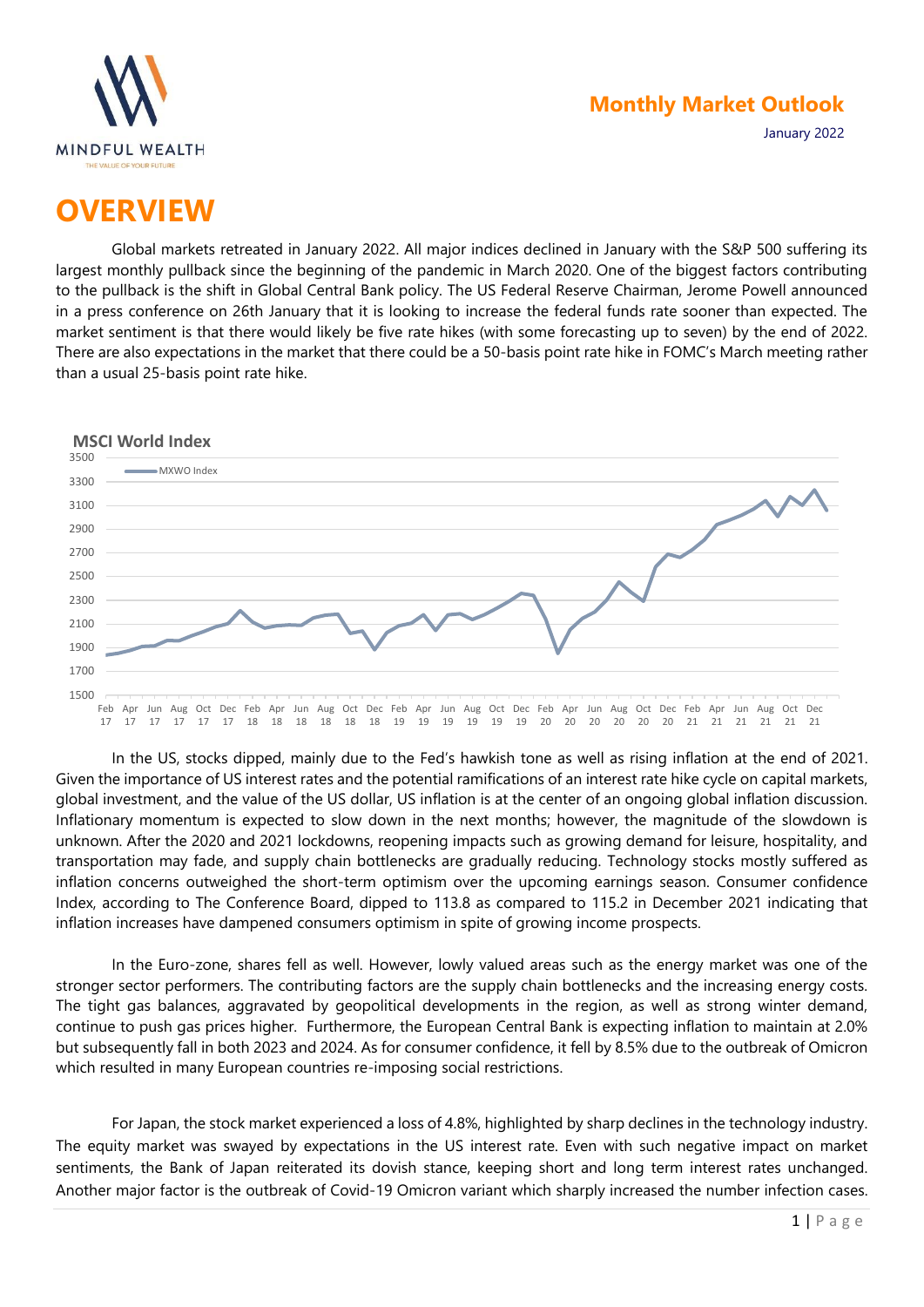



Although the government is unlikely to re-impose a state of emergency, Japan's borders would possibly remain closed to foreigners until end February.

For China, the MSCI China Index of domestic and overseas-listed stock lost 2.95% while large cap CSI 300 Index sunk 7.6%. In contrast to the Fed's interest rate hikes, People Bank of China (PBOC) implemented several easing measures to bolster its slowing economy. Also, the property sector remained one of the worrying concerns in China with the industry fighting for survival as home sales continues to plunge. Global rating agencies such as S&P and Fitch downgraded their ratings for Shimao Group, one of the largest Chinese residental property developer. Authorities had begun to take steps in easing funding restrictions for the property sector such as relaxing property developer's access to presale funds which were held in escrow accounts. However, even with such implementations, the credit stress within the sector remains high with defaults likely to pile up for developers that are unable to dispose assets fast enough.

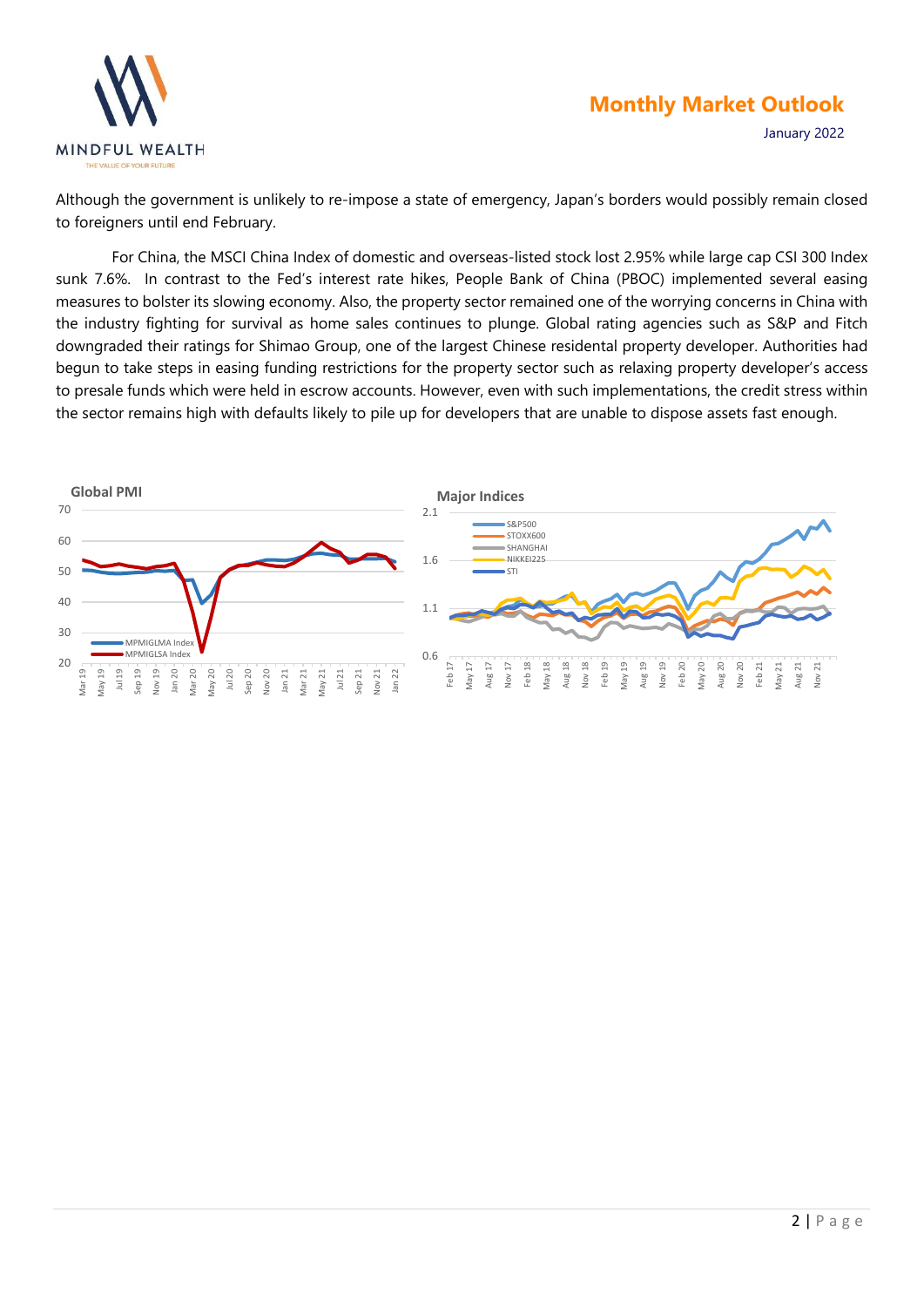

# **MARKET STATISTICS**

### **ECONOMY**

#### **Economy**

|                   | %1M     | %6M      | %1Y      | 3Y   |                   | %1M     | %6M      | %1Y      | 3Y |
|-------------------|---------|----------|----------|------|-------------------|---------|----------|----------|----|
| World MPMI        | $-2.0%$ | $-4.0%$  | $-0.7%$  |      | <b>EM MPMI</b>    | $-3.2%$ | $-1.3%$  | $-4.0%$  |    |
| World SPMI        | $-6.8%$ | $-9.4%$  | $-1.2%$  |      | <b>EM SPMI</b>    | $-3.3%$ | $-2.6%$  | $-0.3%$  |    |
|                   |         |          |          |      |                   |         |          |          |    |
| US CPI            | 0.6%    | 3.6%     | 7.5%     |      | EU CPI            | 0.5%    | 3.2%     | 5.6%     |    |
| US PPI            | 1.0%    | 4.4%     | 9.8%     |      | EU PPI            | 4.9%    | 20.3%    | 30.3%    |    |
| <b>US UNEMP</b>   | 2.6%    | $-25.9%$ | $-37.5%$ |      | EU UNEMP          | $-1.6%$ | $-10.1%$ | $-17.3%$ |    |
| US MPMI           | $-2.0%$ | $-3.8%$  | $-3.0%$  |      | EU MPMI           | 1.0%    | $-6.4%$  | 6.9%     |    |
|                   |         |          |          |      | EU SPMI           | $-3.8%$ | $-14.5%$ | 12.6%    |    |
|                   |         |          |          |      |                   |         |          |          |    |
| <b>CHINA MPMI</b> | $-3.5%$ | $-2.4%$  | $-4.7%$  |      | <b>SWISS MPMI</b> | $-0.6%$ | $-8.9%$  | 6.2%     |    |
| <b>CHINA SPMI</b> | $-3.2%$ | $-6.4%$  | $-1.2%$  | ~~~~ | <b>SWISS SPMI</b> | $-5.8%$ | $-6.6%$  | 14.9%    | ∼  |
|                   |         |          |          |      |                   |         |          |          |    |

### **KEY RATES**

#### **Sovereign Key Rates**

|                 | Jan    | $\Delta 1$ M | $\Delta$ 6M | $\Delta$ 1Y |                  | Jan       | $\Delta 1$ M | $\Delta$ 6M | $\Delta$ 1Y |
|-----------------|--------|--------------|-------------|-------------|------------------|-----------|--------------|-------------|-------------|
| <b>US 2Y</b>    | 1.1797 | 0.4455       | 0.5483      | 0.0746      | EU <sub>2Y</sub> | $-0.5360$ | 0.0996       | 0.1313      | $-0.0290$   |
| US 5Y           | 1.6103 | 0.3465       | 0.5726      | 0.2703      | EU 5Y            | $-0.2270$ | 0.2343       | 0.2832      | $-0.0080$   |
| <b>US 10Y</b>   | 1.7785 | 0.2666       | 0.2879      | 0.1568      | <b>EU 10Y</b>    | 0.0088    | 0.1905       | 0.2802      | 0.0571      |
| <b>US 30Y</b>   | 2.1093 | 0.2051       | 0.0101      | 0.0633      | <b>EU 30Y</b>    | 0.2736    | 0.0822       | 0.1740      | 0.0963      |
|                 |        |              |             |             |                  |           |              |             |             |
| <b>CHINA 2Y</b> | 2.1174 | $-0.2333$    | $-0.0727$   | $-0.3681$   | SWISS 2Y         | $-0.4476$ | 0.2979       | 0.0330      | 0.0265      |
| <b>CHINA 5Y</b> | 2.3897 | $-0.1837$    | $-0.0928$   | $-0.3213$   | SWISS 5Y         | $-0.1506$ | 0.2801       | 0.2741      | $-0.0405$   |
| CHINA 10Y       | 2.7055 | $-0.0665$    | $-0.0778$   | $-0.3312$   | SWISS 10Y        | 0.0681    | 0.2207       | 0.2471      | 0.0519      |
| CHINA 30Y       | 3.2703 | $-0.0507$    | $-0.1151$   | $-0.3012$   | SWISS 30Y        | 0.1024    | 0.1398       | 0.1197      | 0.0692      |

**3Y Sovereign Yield Curve**

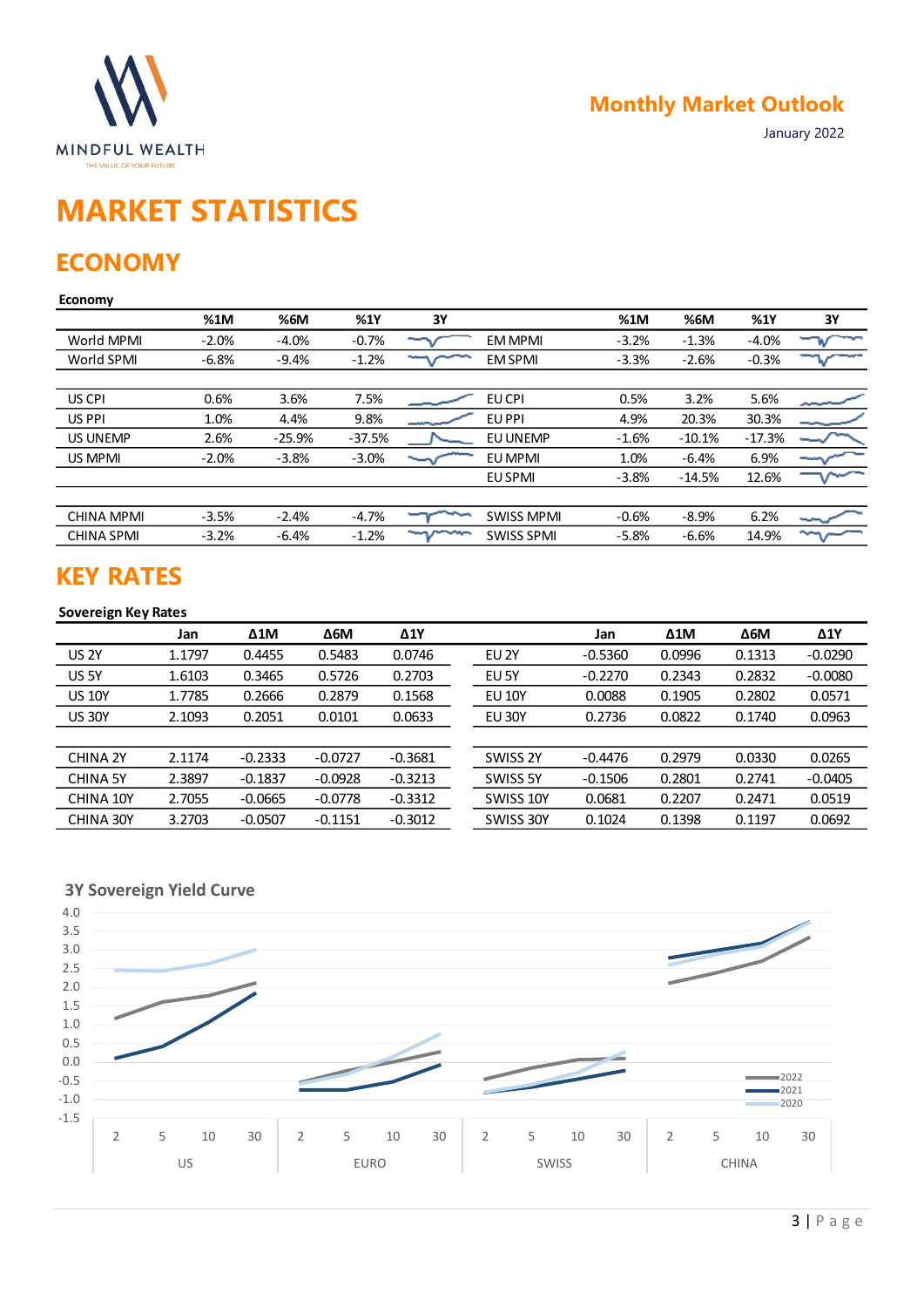

# **EQUITIES**

| <b>Equities</b> | Jan      | YTD       | 1Y        | <b>3Y Ann</b> | 5Y Ann | 3Y SD  | 3Y |
|-----------------|----------|-----------|-----------|---------------|--------|--------|----|
| <b>WORLD</b>    | $-5.34%$ | $-5.34%$  | 14.93%    | 14.68%        | 10.72% | 16.29% |    |
| EM              | $-1.93%$ | $-1.93\%$ | $-9.13%$  | 4.79%         | 5.23%  | 12.72% |    |
| <b>ASIA PAC</b> | $-4.35%$ | -4.35%    | $-9.38%$  | 5.65%         | 4.95%  | 12.12% |    |
| US              | $-5.26%$ | -5.26%    | 21.57%    | 18.64%        | 13.82% | 18.54% |    |
| <b>EUROPE</b>   | $-3.24%$ | $-3.24%$  | 19.37%    | 8.90%         | 4.55%  | 10.53% |    |
| <b>CHINA</b>    | $-2.93%$ | $-2.93%$  | $-29.81%$ | 1.07%         | 4.74%  | 14.11% |    |
| <b>SWISS</b>    | $-5.79%$ | $-5.79%$  | 15.41%    | 10.54%        | 7.44%  | 9.05%  |    |
|                 |          |           |           |               |        |        |    |

#### **Style**

|                        | Jan       | YTD       |              | Jan        | <b>YTD</b> |
|------------------------|-----------|-----------|--------------|------------|------------|
| <b>WORLD LARGE CAP</b> | $-4.97%$  | $-4.97\%$ | US LARGE CAP | $-5.26\%$  | $-5.26%$   |
| <b>WORLD SMALL CAP</b> | -7.59%    | $-7.59\%$ | US SMALL CAP | $-7.27\%$  | $-7.27\%$  |
| <b>WORLD VALUE</b>     | $-1.36\%$ | $-1.36\%$ | US VALUE     | 1.88%      | 1.88%      |
| <b>WORLD GROWTH</b>    | $-9.32\%$ | $-9.32\%$ | US GROWTH    | $-13.38\%$ | -13.38%    |
| <b>WORLD MOMENTUM</b>  | -7.74%    | $-7.74%$  | US MOMENTUM  | -6.46%     | $-6.46%$   |

**S&P500 SECTOR RETURNS**

#### **MSCI WORLD SECTOR RETURNS**



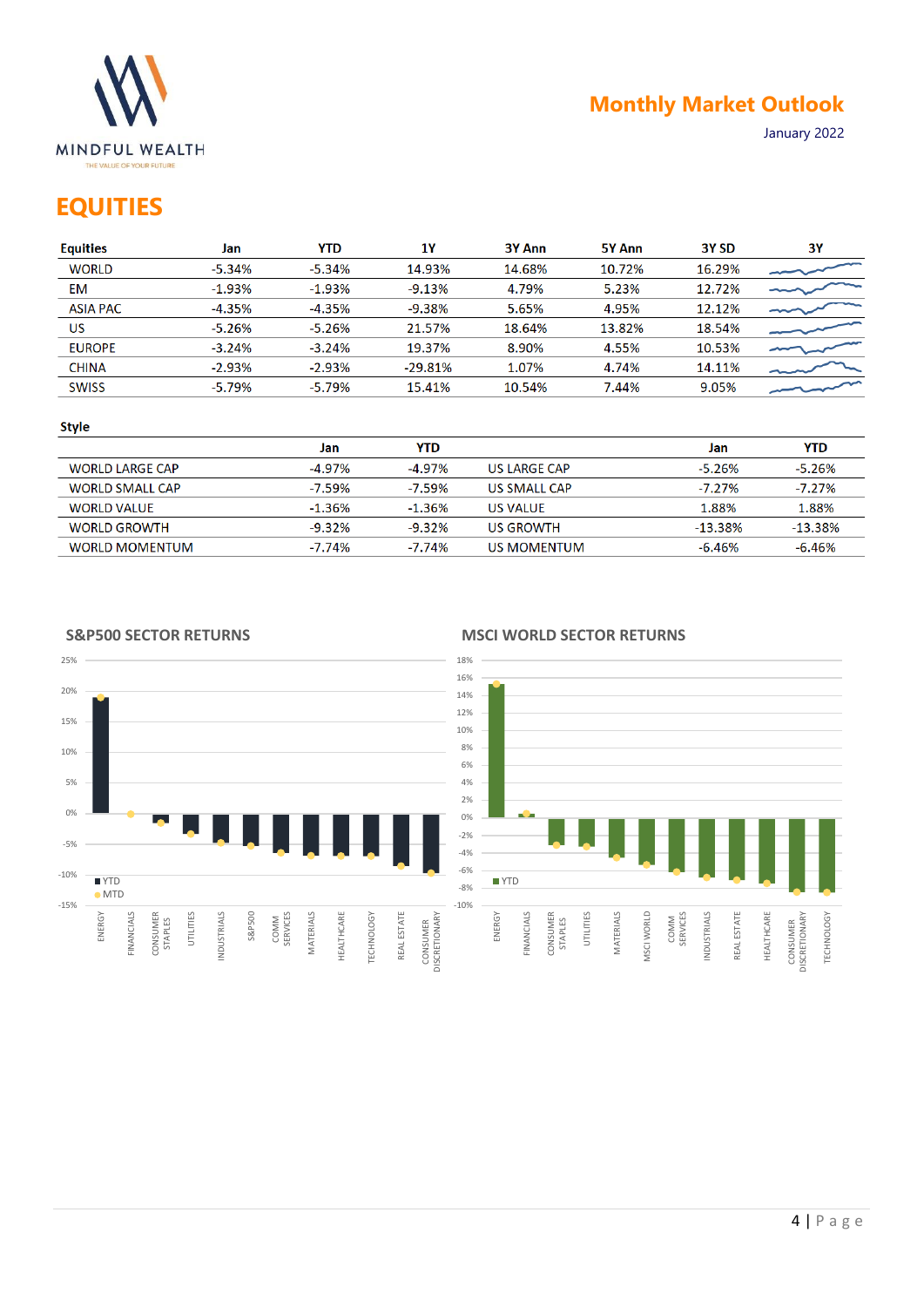

# **FIXED INCOME**

| <b>Fixed Income</b> | Jan      | YTD      | 1Υ        | 3Y Ann   | 5Y Ann    | 3Y SD | <b>3Y CURVE</b> |
|---------------------|----------|----------|-----------|----------|-----------|-------|-----------------|
| <b>WORLD AGG</b>    | $-2.05%$ | $-2.05%$ | $-5.83%$  | 2.36%    | 2.60%     | 3.94% |                 |
| US AGG              | $-2.15%$ | $-2.15%$ | $-2.97%$  | 3.67%    | 2.94%     | 4.30% |                 |
| <b>EUROPE AGG</b>   | $-1.53%$ | $-1.53%$ | $-3.19%$  | 1.81%    | 1.44%     | 2.29% |                 |
| CHINA AGG           | 1.09%    | 1.09%    | 7.97%     | 6.33%    | 6.28%     | 7.08% |                 |
| <b>EM AGG</b>       | $-2.63%$ | $-2.63%$ | $-3.42%$  | 3.79%    | 3.41%     | 4.82% |                 |
| <b>SWISS AGG</b>    | $-1.42%$ | $-1.42%$ | $-3.07\%$ | $-0.05%$ | $-0.07\%$ | 1.38% |                 |

| <b>OAS</b>   |      |      |      |         |         |             |      |      |      |             |         |
|--------------|------|------|------|---------|---------|-------------|------|------|------|-------------|---------|
|              | Jan  | Δ1M  | Δ6М  | Δ1Y     | ΔЗΥ     |             | Jan  | Δ1M  | Δ6M  | $\Delta$ 1Y | ΔЗΥ     |
| WORLD IG OAS | 1.08 | 0.12 | 0.19 | 0.09    | $-0.28$ | EM IG OAS   | 1.39 | 0.14 | 0.04 | 0.03        | $-0.31$ |
| WORLD HY OAS | 4.22 | 0.41 | 0.45 | 0.11    | $-0.32$ | EM HY OAS   | 6.11 | 0.15 | 0.47 | 0.79        | 1.07    |
|              |      |      |      |         |         |             |      |      |      |             |         |
| US IG OAS    | 1.06 | 0.14 | 0.20 | 0.09    | $-0.22$ | EURO IG OAS | 1.07 | 0.10 | 0.20 | 0.11        | $-0.38$ |
| US HY OAS    | 3.42 | 0.59 | 0.48 | $-0.20$ | $-0.81$ | EURO HY OAS | 3.54 | 0.36 | 0.50 | 0.02        | $-1.02$ |
|              |      |      |      |         |         |             |      |      |      |             |         |

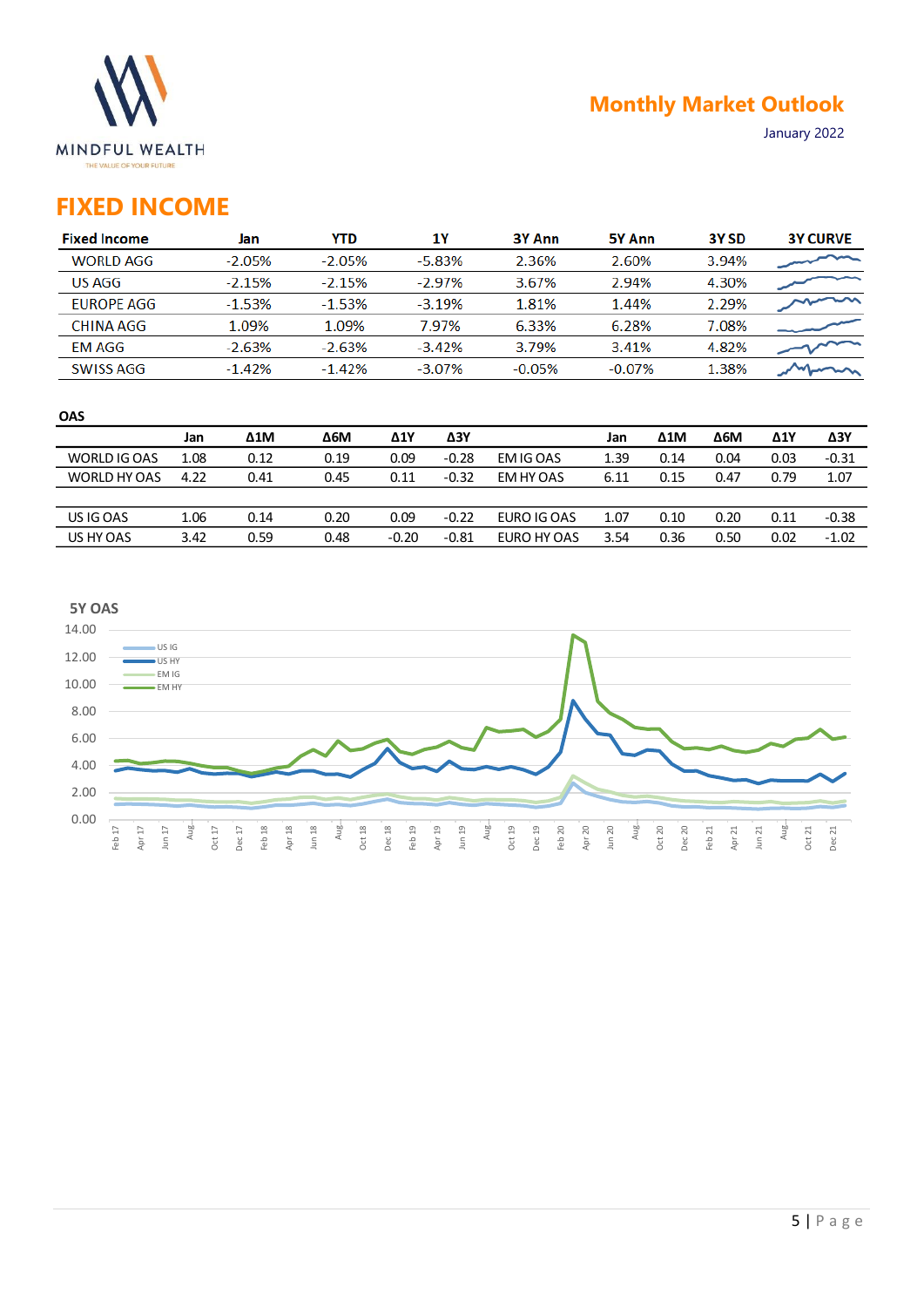

January 2022

### **FX & COMMODITIES**

| <b>Commodities</b>              | Jan       | YTD            | 1۲           | 3Y Ann           | 5Y Ann        | 3Y SD         | <b>3Y Curve</b> |
|---------------------------------|-----------|----------------|--------------|------------------|---------------|---------------|-----------------|
| <b>BBG Index</b>                | 8.78%     | 8.78%          | 34.73%       | 11.01%           | 5.35%         | 14.67%        |                 |
| <b>BBG Energy</b>               | 21.99%    | 21.99%         | 75.96%       | 2.85%            | 2.00%         | 24.05%        |                 |
| <b>BBG Agri &amp; Livestock</b> | 5.39%     | 5.39%          | 24.94%       | 11.93%           | 3.07%         | 17.09%        |                 |
| <b>BBG Soft</b>                 | 3.64%     | 3.64%          | 49.01%       | 15.15%           | 0.89%         | 20.05%        |                 |
| <b>BBG Precious Metals</b>      | $-2.37\%$ | $-2.37%$       | $-6.84%$     | 9.28%            | 5.25%         | 12.16%        |                 |
| <b>BBG Industrial Metals</b>    | 2.96%     | 2.96%          | 34.17%       | 15.62%           | 9.63%         | 18.84%        |                 |
|                                 | Jan       | YTD            | 1Y           | 3Y Ann           | S-Term        | <b>M-Term</b> | <b>3Y CURVE</b> |
| <b>BBG Gold</b>                 | $-1.88%$  | $-1.88%$       | $-3.60%$     | 9.14%            | 1825-1925     | 1800-1900     |                 |
| <b>BBG Brent Crude</b>          | 14.82%    | 14.82%         | 78.81%       | 16.09%           | 80-95         | 80-95         |                 |
|                                 |           |                |              |                  |               |               |                 |
| <b>Currencies</b>               | Jan       | <b>1M HIGH</b> | <b>1MLOW</b> | 1M <sub>SD</sub> | S-Term        | <b>M-Term</b> | <b>1M CURVE</b> |
| EUR/USD                         | 1.1235    | 1.1455         | 1.124        | 0.46%            | $1.12 - 1.16$ | $1.12 - 1.16$ |                 |
| USD/JPY                         | 115.11    | 116.16         | 113.67       | 0.66%            | 114-118       | 115-119       |                 |
| GBP/USD                         | 1.3447    | 1.3706         | 1.3463       | 0.51%            | 1.33-1.39     | 1.33-1.39     |                 |
| USD/CHF                         | 0.9272    | 0.9273         | 0.9111       | 0.47%            | $0.91 - 0.95$ | $0.91 - 0.95$ |                 |
| USD/CNY                         | 6.3612    | 6.383          | 6.3387       | 0.22%            | 6.35-6.42     | 6.35-6.42     |                 |
| USD/SGD                         | 1.3513    | 1.3608         | 1.3443       | 0.35%            | 1.34-1.38     | 1.34-1.38     |                 |
|                                 |           |                |              |                  |               |               |                 |

# **FX & COMMODITIES VIEW**

Amidst all the uncertainties surrounding the supply chain bottlenecks and geopolitical developments, commodity prices continued to rise in January. Energy commodities prices surged in January with an 8% m-o-m increase from December. Base metals rallied in mid-January and experienced a 6.4% m-o-m increase. Gold fell with the rise in Treasury yields (which contributed most on the performance of gold for the month), while breakeven inflation and a stronger US dollar also impacted gold's performance.

The US dollar soared in January with the main contributing factor being the hawkish tilt from the US Federal Reserve. The market sentiment is that the Fed's terminal rate might be above 2% and the dollar will continue to strengthen especially through the assumptive start of rate hikes in Q1 22. The GBP continued its good performance, rising back to levels before it crashed during Brexit. The hawkish position from the Bank of England (similar to the Fed's) is the driving factor. Unlike the BoE and the Fed, the European Central Bank (ECB) and Bank of Japan (BOJ) maintained their dovish stance and are unlikely to increase their interest rates. The interest rates spreads began to widen suggesting further EUR and JPY weaknesses against USD.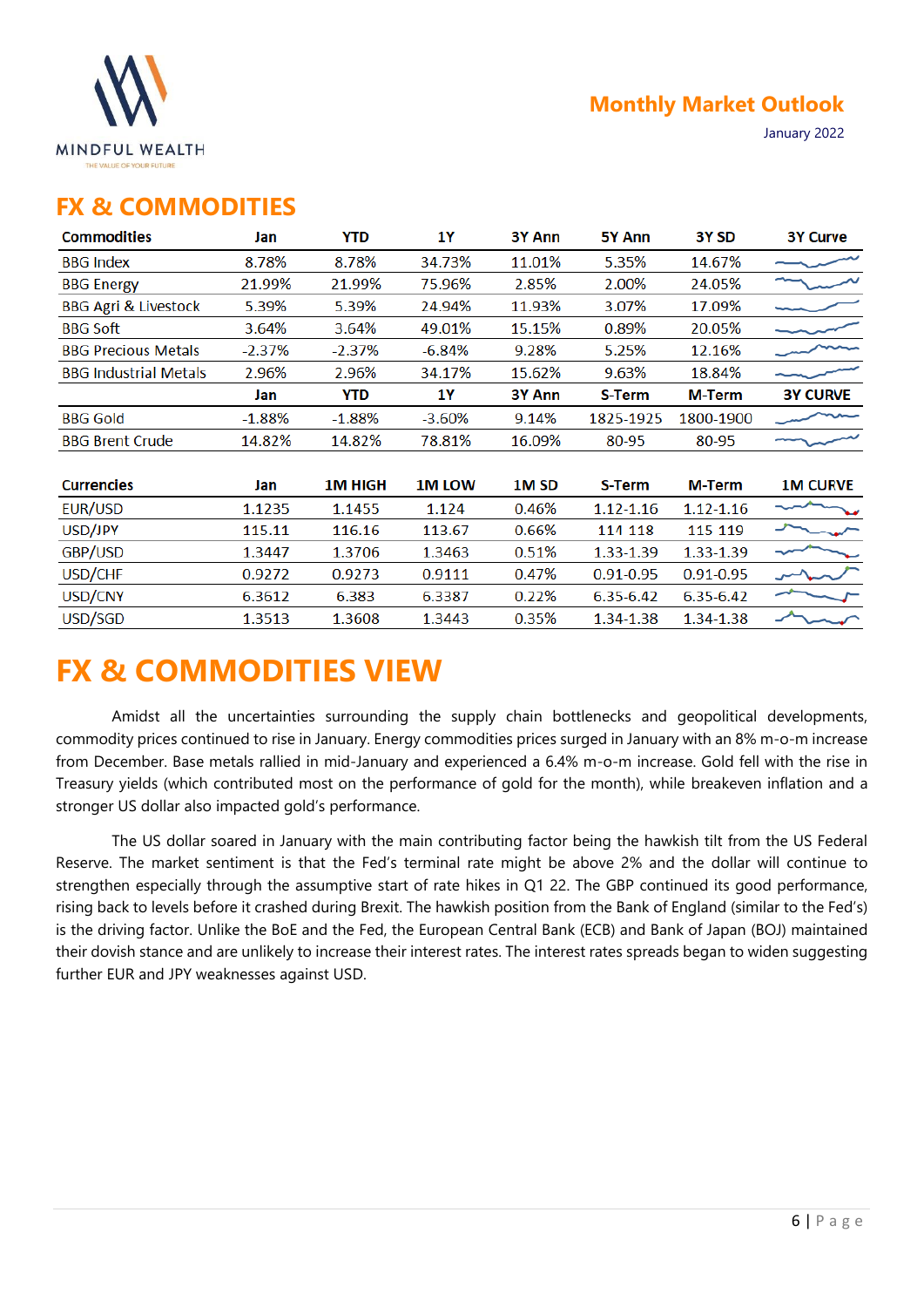



# **THEME OF THE MONTH**

### Rate Hikes

The Federal Open Market Committee (FOMC) held its 2 days confab in January, and they signalled that they would start increasing the interest rates soon. In tandem with the rates increase, the Fed will commence the reduction of its nearly \$8.9 trillion balance sheet. The market forecast is that the Fed would raise the Fed funds rate by 25 basis points with an expectation of 5 to 7 rate hikes by end 2022. Also, the first rate hike is likely to happen Q1 22.

The driving force behind the rate hikes – inflation. The inflation rate spiked to a four-decades high at 7.5% in January. The Consumer Price Index (CPI) rose significantly to 7% Y-o-Y which is the biggest gain since 1980s. Most consumer prices including household furniture and electricity increased. Wages also increased which also fuel inflationary pressures, albeit increasing slower than inflation. Wage increases tend to be stick and are harder to combat against compared to price increases in goods.

The US is also experiencing a tight labour market resulting in a decreased unemployment rate which stands at 3.9%. This is only slightly higher than that during pre-pandemic level. Even with a low unemployment rate, the overall participation rate continued to remain low probably because people believe that they deserve better benefits and wages as wage negotiations lead to many unfilled jobs. Which stands at 10.5 million, according to the Bureau of Labour Statistic. To keep workers and prevent them from leaving, companies have been offering higher bonus.

With inflation accelerating, the Fed is preparing for a faster normalisation of monetary policy than previously expected. The markets are jumpy due to the short notice of the ultra-hawkish policy. Consumer anxiety about the economy surged significantly as they expect the U.S. inflation to continue its march to 40-years high.



Source: Bloomberg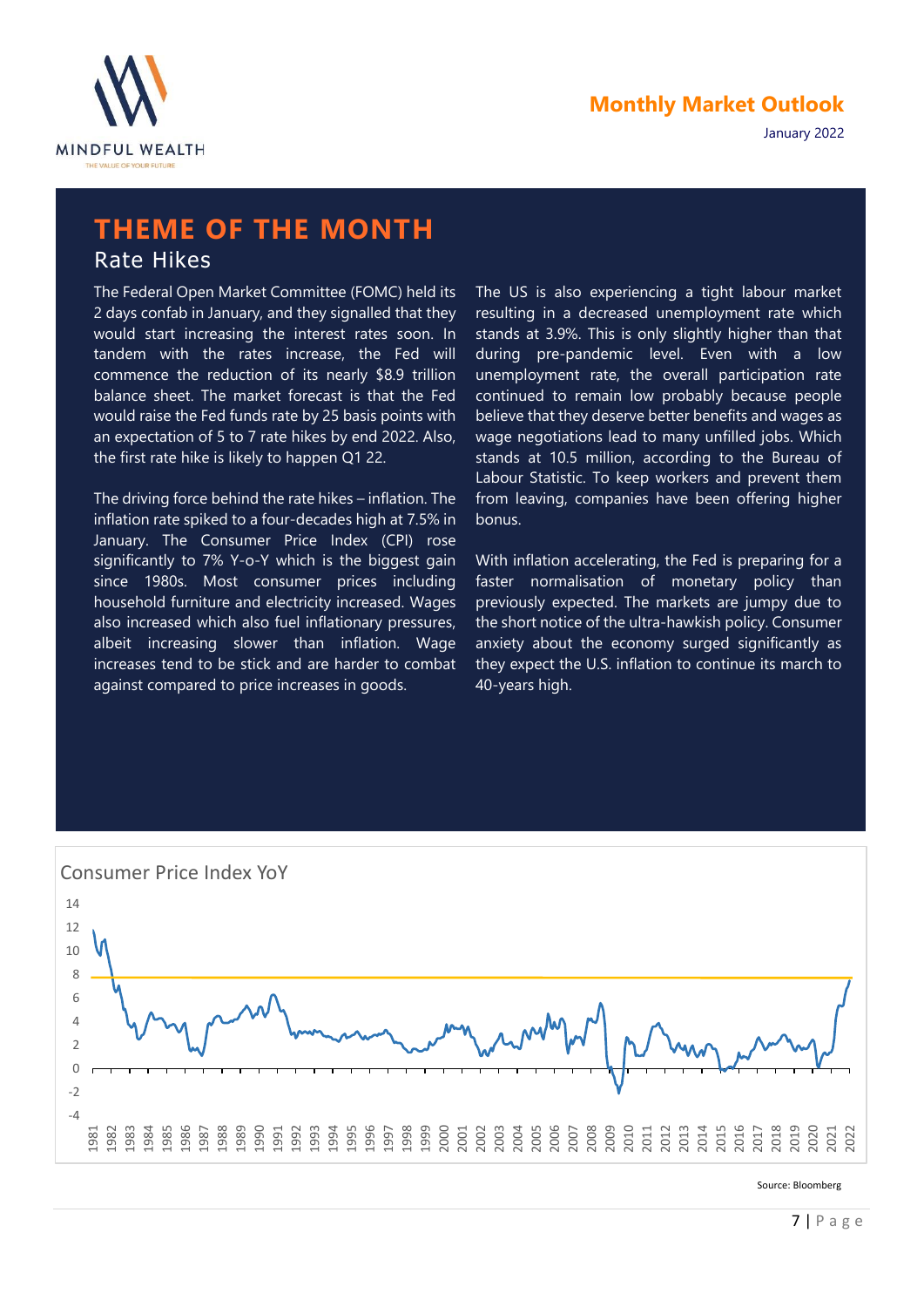

January 2022

| Date  | <b>Country</b>              | <b>Event</b>                                  | <b>Period</b>    | Surv(M)   | <b>Actual</b>            | <b>Prior</b> | <b>Revised</b>             |
|-------|-----------------------------|-----------------------------------------------|------------------|-----------|--------------------------|--------------|----------------------------|
| 02/01 | Japan                       | Jibun Bank Japan PMI Mfg                      | Jan F            |           |                          | 54.3         | 55.4                       |
| 02/01 | Russia                      | Markit Russia PMI Mfg                         | Jan              | 51        |                          | 51.6         |                            |
| 02/01 | <b>United Kingdom</b>       | Nationwide House Px NSA YoY                   | Jan              | 10.9%     | $\overline{\phantom{a}}$ | 10.4%        | $- -$                      |
| 02/01 | France                      | CPI YoY                                       | Jan P            | 2.5%      |                          | 2.8%         |                            |
| 02/01 | Italy                       | Markit Italy Manufacturing PMI                | Jan              | 61.2      |                          | 62           |                            |
| 02/01 | France                      | Markit France Manufacturing PMI               | Jan F            | 55.5      |                          | 55.6         | 55.5                       |
| 02/01 | Greece                      | Markit/BME Germany Manufacturing PMI          | Jan F            | 60.5      | $\qquad \qquad -$        | 57.4         | 59.8                       |
| 02/01 | Eurozone                    | Markit Eurozone Manufacturing PMI             | Jan F            | 59        |                          | 58           | 58.7                       |
| 02/01 | <b>United Kingdom</b>       | Markit UK PMI Manufacturing SA                | Jan F            | 56.9      | $\overline{\phantom{a}}$ | 57.9         | 57.3                       |
| 02/01 | Canada                      | Markit Canada Manufacturing PMI               | Jan              |           |                          | 56.5         |                            |
| 02/01 | <b>United States</b>        | Markit US Manufacturing PMI                   | Jan F            | 55        |                          | 57.7         | 55.5                       |
| 02/01 | <b>United States</b>        | <b>ISM Manufacturing</b>                      | Jan              | 57.5      |                          | 58.7         | 58.8                       |
| 02/02 | Italy                       | CPI EU Harmonized YoY                         | Jan P            | 4.0%      | $\qquad \qquad -$        | 4.2%         |                            |
| 02/02 | <b>United States</b>        | ADP Employment Change                         | Jan              | 180k      |                          | 807k         | 780k                       |
| 02/03 | Russia                      | <b>Industrial Production YoY</b>              | <b>Dec</b>       | 4.5%      | $\overline{\phantom{a}}$ | 7.0%         | 7.6%                       |
| 02/03 | France                      | <b>Markit France Services PMI</b>             | Jan F            | 53.1      |                          | 57           | 53.1                       |
| 02/03 | <b>United Kingdom</b>       | Bank of England Bank Rate                     | Feb 3            | 0.500%    |                          | 0.250%       |                            |
| 02/03 | Eurozone                    | <b>ECB Main Refinancing Rate</b>              | Feb <sub>3</sub> | 0.000%    | $\overline{\phantom{a}}$ | 0.000%       | $- -$                      |
| 02/03 | Eurozone                    | <b>ECB Deposit Facility Rate</b>              | Feb 3            | $-0.500%$ | $\overline{\phantom{a}}$ | $-0.500%$    | --                         |
| 02/03 | <b>United States</b>        | Durable Goods Orders                          | Dec F            | $-0.9%$   | $\overline{\phantom{m}}$ | $-0.9%$      | 1.2%                       |
| 02/03 | <b>United States</b>        | <b>Factory Orders</b>                         | Dec              | $-0.4%$   | $\overline{\phantom{a}}$ | 1.6%         | 1.8%                       |
| 02/04 | France                      | Industrial Production YoY                     | Dec              | 0.5%      |                          | $-0.5%$      | $-0.4%$                    |
| 02/04 | <b>United States</b>        | Change in Nonfarm Payrolls                    | Jan              | 125k      |                          | 199k         | 588k                       |
| 02/04 | Canada                      | Net Change in Employment                      | Jan              | $-110.0k$ | $\overline{\phantom{a}}$ | 54.7k        | 78.6k                      |
| 02/04 | Canada                      | <b>Unemployment Rate</b>                      | Jan              | 6.3%      | $\overline{\phantom{a}}$ | 5.9%         | 6.0%                       |
| 02/04 | <b>United States</b>        | <b>Unemployment Rate</b>                      | Jan              | 3.9%      |                          | 3.9%         |                            |
| 02/10 | Russia                      | <b>Retail Sales Real YoY</b>                  | <b>Dec</b>       | 3.5%      | -                        | 3.1%         | --                         |
| 02/10 | Russia                      | <b>Unemployment Rate</b>                      | <b>Dec</b>       | 4.3%      |                          | 4.3%         | --                         |
| 02/10 | Russia                      | <b>CPI YoY</b>                                | Jan              | 8.86%     |                          | 8.39%        |                            |
| 02/10 | Japan                       | PPI YoY                                       | Jan              | 8.2%      |                          | 8.5%         | 8.7%                       |
| 02/11 | Greece                      | <b>CPI YoY</b>                                | Jan F            | 4.9%      |                          | 4.9%         |                            |
| 02/11 |                             | United Kingdom   Manufacturing Production MoM | Dec              | 0.2%      |                          | 1.1%         | 0.7%                       |
| 02/11 | Russia                      | <b>Key Rate</b>                               | Feb 11           | 9.50%     | $\overline{\phantom{a}}$ | 8.50%        |                            |
| 02/15 | Japan                       | <b>GDP Deflator YoY</b>                       | 4QP              | $-1.3%$   |                          | $-1.2%$      |                            |
| 02/15 | United Kingdom              | Jobless Claims Change                         | Jan              |           |                          | $-43.3k$     | $-51.6k$                   |
| 02/15 | United Kingdom              | ILO Unemployment Rate 3Mths                   | Dec              | 4.1%      | $\overline{\phantom{a}}$ | 4.1%         |                            |
| 02/15 | Greece                      | <b>ZEW Survey Expectations</b>                | Feb              | 55        |                          | 51.7         |                            |
| 02/15 | Greece                      | ZEW Survey Current Situation                  | Feb              | $-6.5$    |                          | $-10.2$      | --                         |
| 02/15 | Eurozone                    | <b>GDP SA YoY</b>                             | 4QP              | 4.6%      | $\overline{\phantom{a}}$ | 4.6%         | --                         |
| 02/16 | United Kingdom              | CPI YoY                                       | Jan              | 5.4%      |                          | 5.4%         | --                         |
| 02/16 | United Kingdom CPI Core YoY |                                               | Jan              | 4.3%      |                          | 4.2%         | --                         |
| 02/16 | Canada                      | CPI YoY                                       | Jan              | 4.8%      | $\overline{\phantom{a}}$ | 4.8%         | --                         |
| 02/17 | Japan                       | Core Machine Orders MoM                       | Dec              | $-2.0%$   | $\qquad \qquad -$        | 3.4%         | --                         |
| 02/18 | Japan                       | Natl CPI YoY                                  | Jan              | 0.6%      |                          | 0.8%         | --                         |
| 02/18 | France                      | <b>CPI YoY</b>                                | Jan F            | 2.9%      | $\overline{\phantom{a}}$ | 2.9%         | --                         |
| 02/18 | <b>United States</b>        | Leading Index                                 | Jan              | 0.2%      |                          | 0.8%         | 0.7%                       |
| 02/21 | Japan                       | Jibun Bank Japan PMI Mfg                      | Feb P            |           |                          | 55.4         | --                         |
| 02/21 | France                      | Markit France Services PMI                    | Feb P            | 54        | $\overline{\phantom{a}}$ | 53.1         | --                         |
| 02/21 | France                      | Markit France Manufacturing PMI               | Feb P            | 55.5      |                          | 55.5         | --                         |
| 02/21 | Greece                      | Markit/BME Germany Manufacturing PMI          | Feb P            | 59.8      | $\overline{\phantom{0}}$ | 59.8         | $\overline{\phantom{a}}$ . |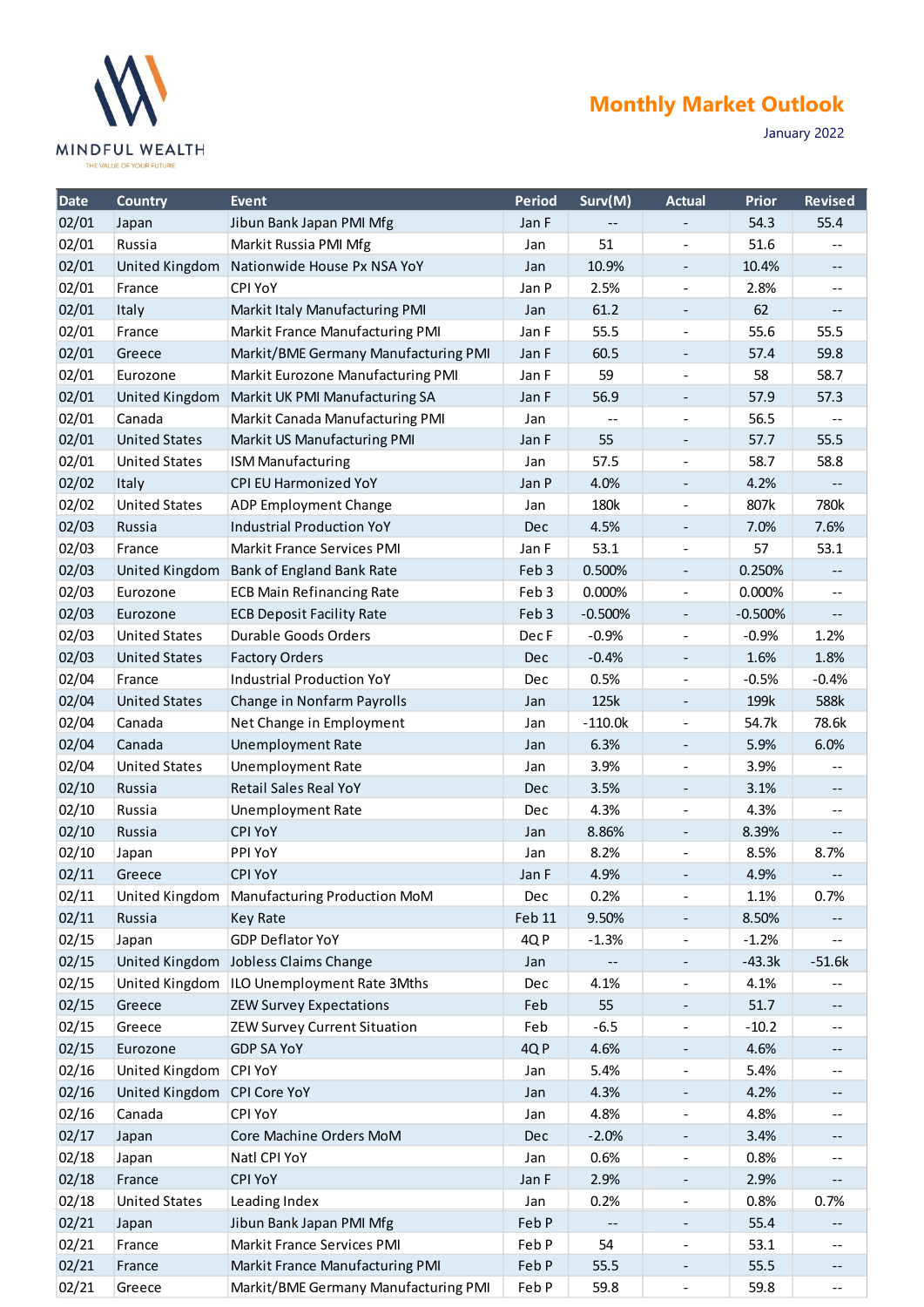

### **Monthly Market Outlook Monthly Market Outlook**

January 2022

| Date  | <b>Country</b>       | Event                             | <b>Period</b> | Surv(M) | <b>Actual</b>                | <b>Prior</b> | <b>Revised</b>    |
|-------|----------------------|-----------------------------------|---------------|---------|------------------------------|--------------|-------------------|
| 02/21 | Eurozone             | Markit Eurozone Manufacturing PMI | Feb P         | 58.7    |                              | 58.7         |                   |
| 02/21 | United Kingdom       | Markit UK PMI Manufacturing SA    | Feb P         | 57      | $\qquad \qquad \blacksquare$ | 57.3         | $-$               |
| 02/22 | Greece               | <b>IFO Business Climate</b>       | Feb           | 96.5    |                              | 95.7         | 96                |
| 02/22 | Greece               | <b>IFO Expectations</b>           | Feb           | 96.2    | $\qquad \qquad \blacksquare$ | 95.2         | 95.8              |
| 02/22 | Italy                | <b>CPI EU Harmonized YoY</b>      | Jan F         | 5.3%    | $\overline{\phantom{a}}$     | 5.3%         | 5.1%              |
| 02/22 | <b>United States</b> | Markit US Manufacturing PMI       | Feb P         | 56      |                              | 55.5         |                   |
| 02/23 | Eurozone             | <b>CPI YoY</b>                    | Jan F         | 5.1%    |                              | 5.0%         | 5.0%              |
| 02/25 | Japan                | Tokyo CPI Ex-Fresh Food YoY       | Feb           | 0.4%    |                              | 0.2%         |                   |
| 02/25 | France               | <b>CPI YoY</b>                    | Feb P         | 3.3%    |                              | 2.9%         | --                |
| 02/25 | Italy                | Consumer Confidence Index         | Feb           | 114.4   | $\qquad \qquad \blacksquare$ | 114.2        | $\qquad \qquad -$ |
| 02/25 | <b>Italy</b>         | Manufacturing Confidence          | Feb           | 113.5   |                              | 113.9        | 113.7             |
| 02/25 | <b>United States</b> | Durable Goods Orders              | Jan P         | 1.0%    |                              | $-0.7%$      | 1.2%              |
| 02/25 | Russia               | <b>Industrial Production YoY</b>  | Jan           | 7.2%    | $\overline{\phantom{a}}$     | 6.1%         | $\qquad \qquad -$ |
| 02/28 | Russia               | Key Rate                          | Feb 28        | $- -$   |                              | 9.50%        |                   |